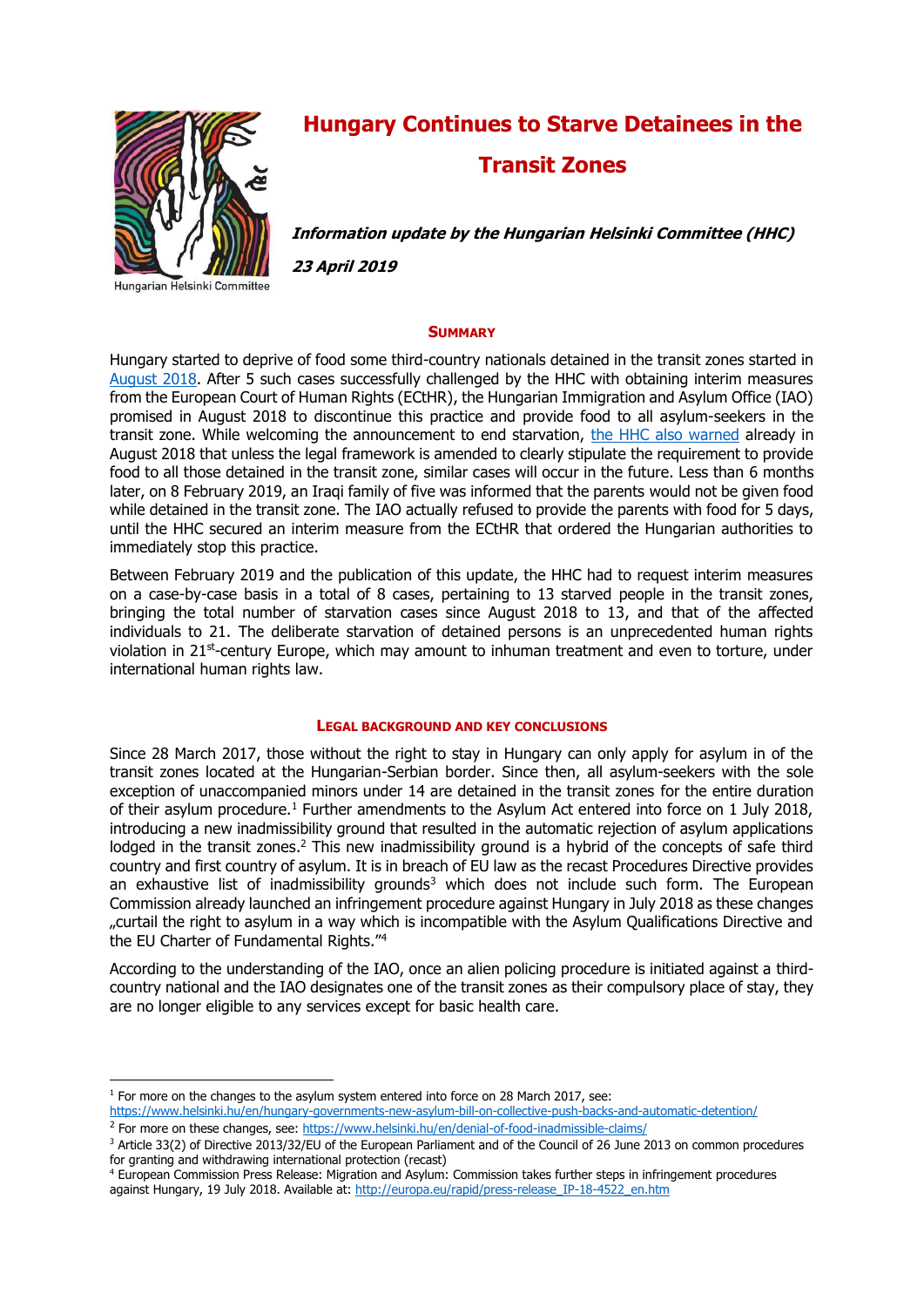The transit zones can only be designated as a compulsory place of stay during an alien policing procedure since 28 March 2017.<sup>5</sup> Unlike in asylum procedures, where since 28 March 2017, the transit zones must be the designated place of compulsory stay, $6$  in alien policing procedures this is only one of the options at the disposal of the authorities. It is therefore at the discretion of the IAO to decide whether to place rejected applicants in *de facto* detention, where food is not provided to them, or in any other arrangement (such as open community shelters or immigration detention), where they are not at risk of starvation.

### Differences between the cases of 2018 and those of 2019

In the cases that occurred in August 2018, the IAO initiated an alien policing procedure immediately after it delivered a rejection in the asylum procedure based on a then-introduced hybrid admissibility ground (see above). This was clearly unlawful as all rejected applicants appealed against the decision at court, thus their rejection was not final. In all the cases of 2019, the IAO initiated the alien policing procedure only after the its decision to reject the asylum claim became final.

#### The issue of readmission to Serbia

In 6 of the 8 cases of 2019, the IAO rejected the asylum applications based on the new inadmissibility ground according to which an asylum application shall be considered inadmissible if the applicant arrived through a country where he/she was not exposed to persecution or to serious harm, or if an adequate level of protection was available in the country through which the applicant had arrived in Hungary.<sup>7</sup> Consequently, the IAO ordered the expulsion of the rejected applicants to Serbia. However, since September 2015 Serbia refuses to readmit rejected asylum-seekers from Hungary. According to the recast Asylum Procedures Directive<sup>8</sup> and Hungarian legislation,<sup>9</sup> in cases where the relevant inadmissibility ground is applied, if the third country where the rejected applicant is to be returned to refuses to readmit the person, Hungary should examine the asylum application in substance. This means that **Hungary fails to fulfil its obligation under EU law to examine, on the merits, the international protection claim of asylum-seekers who cannot be returned to any other state considered as "safe".**

#### "Deportation shopping" and risks of refoulement

Instead, in a number of cases, after Serbia officially refused to readmit the rejected asylum-seeker, the alien policing department of the IAO modified the destination country in its decision, from Serbia to the country of origin. **This practice entails a risk of refoulement.** In these cases, the asylum department of the IAO never examined the protection claim on the merits, but merely conducted a basically automatic inadmissibility procedure. The *alien policing* department of the IAO changes the destination of the expulsion from Serbia to the country of origin without assessing any risk of persecution or serious harm upon return. Consequently, Hungarian authorities try to return rejected asylum-seekers to their country of origin without ever examining their original reasons for fleeing their home; the rejection of their asylum application was simply based on the fact that they have passed through Serbia. This is in clear violation of international and EU rules of refugee law.

### Quality of state legal aid

In one case, the rejected applicants initially requested the assistance of a state-provided legal aid lawyer. According to the applicants, they only met their legal representative once, and after they were informed that food would not be provided to them, they were unable to get in touch with him. Although those detained in the transit zone can request free legal assistance from by HHC attorneys as well, the IAO usually takes days to process their formal request, before any meeting between the applicant and the attorney is permitted.

**.** 

<sup>5</sup> Section 62 (3a) of Act II on the Admission and Right of Residence of Third-Country Nationals

 $6$  Section 80/J (1) of Act LXXX of 2007 on Asylum (hereinafter Asylum Act). The only exceptions are unaccompanied minor asylum-seekers under 14, those who apply for asylum while in detention, and those who apply for asylum with the right to stay in Hungary.

<sup>&</sup>lt;sup>7</sup> Section 51 (2)(f) of the Asylum Act. You can read an analysis of this new ground here[: https://www.helsinki.hu/en/denial-of](https://www.helsinki.hu/en/denial-of-food-inadmissible-claims/)[food-inadmissible-claims/](https://www.helsinki.hu/en/denial-of-food-inadmissible-claims/)

 $8$  Article 35(b) and 38(4)

<sup>&</sup>lt;sup>9</sup> Section 51/A of the Asylum Act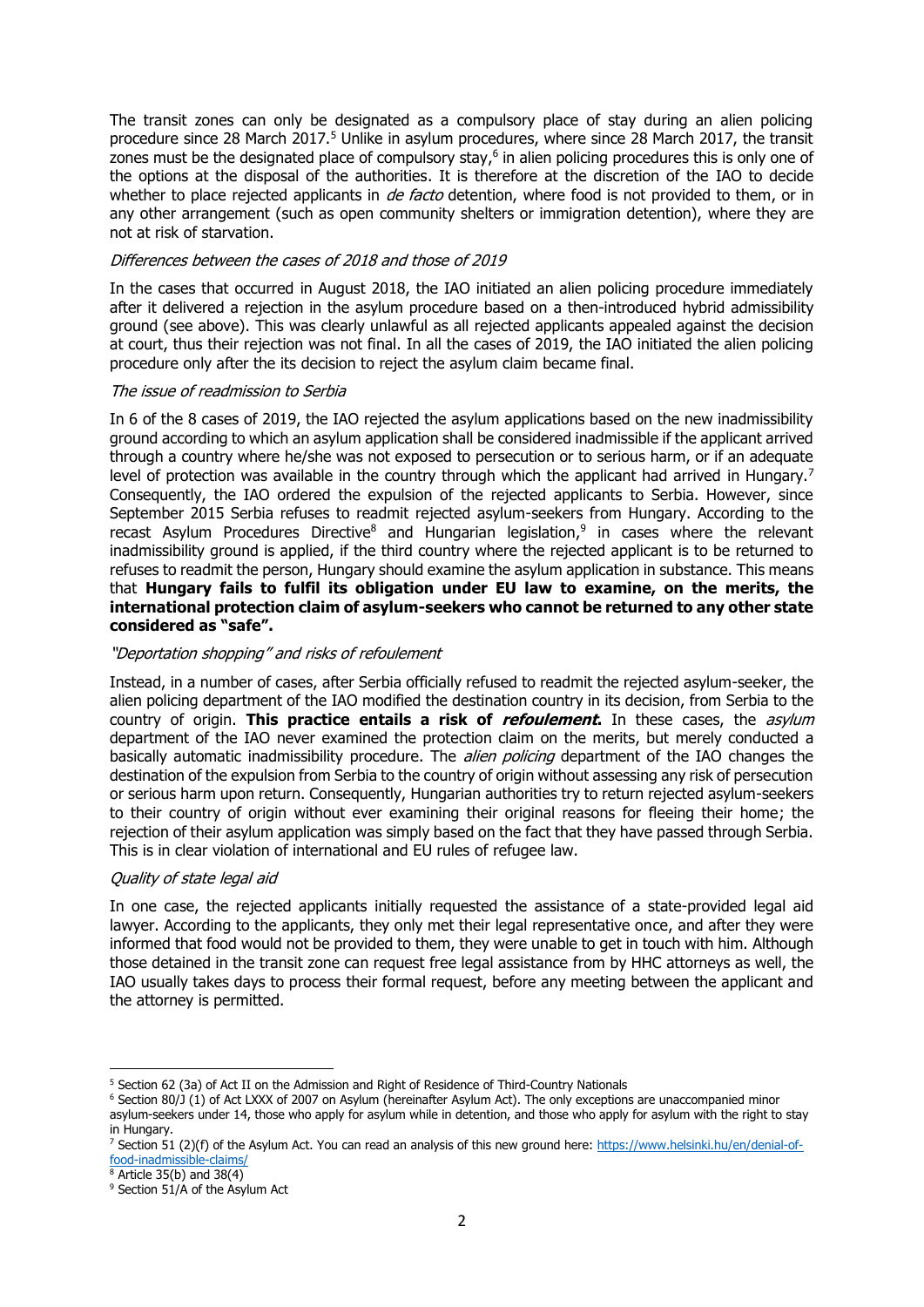### No end in sight without legal changes

Since the introduction of the new inadmissibility ground in 1 July 2018 (see above), asylum-seekers are automatically rejected in the transit zones based on the mere fact that they passed through Serbia. There are currently 3 alternative scenarios that can happen to rejected asylum-seekers:

- a) They appeal against the rejection, the court annuls the IAO's rejection and sends the case back to a new inadmissibility procedure. Food is provided to the applicants during the repeated procedure, but there is no guarantee that the IAO will not issue a rejection again. Meanwhile, the applicants remain in detention in the transit zones.
- b) They appeal against the rejection, the court suspends the case pending the outcome of the ongoing preliminary ruling procedure before the EU Court of Justice concerning the compatibility of the new inadmissibility ground with EU law.<sup>10</sup> Food is provided to the applicants during the suspension, but they remain in detention in the transit zones.
- c) Or, as in all the cases discussed below, the court rejects their appeal (or they decide not to appeal) thus the IAO's decision in the asylum procedure becomes final. The IAO then automatically initiates an alien policing procedure with a view to expel the rejected applicant from Hungary. **Pending the enforcement of the expulsion, adults, unless they are pregnant or nursing women, are starved in detention.**

**The claim that starved people could "voluntarily" walk out of the transit zone towards Serbia is not only cynical, but also untenable, as it would expect the person concerned to act in breach of both Hungarian and Serbian law.** First, those starved were ordered to be *deported* either to Serbia or to their country of origin. *Deportation* entails an official escort to the destination country,<sup>11</sup> which is incompatible and irreconcilable with "voluntarily" walking out of the transit zone and crossing into Serbia. Should a rejected applicant who is to be deported to any third country walked out of the transit zone towards Serbia, he/she would breach the deportation order and, therefore, act unlawfully. Second, even in case someone is allowed to leave the transit zone towards Serbia by the Hungarian authorities, he/she would have to cross the border illegally, in lack of any official acceptation or readmission by Serbia. Serbian authorities may launch misdemeanour proceedings against such people, resulting in fines or removal from the territory of Serbia, $12$  and in any case, their access to the asylum procedure in that country is not guaranteed either. <sup>13</sup> Obviously, remaining on the 1-2-metre strip of Hungarian territory on the external side of the border fence (to where the door of the transit zone opens), for an indefinite time, is only a fictitious alternative to the illegal border crossing to Serbia.

#### **SUMMARY OF THE CASES FROM 2019**

In the following 8 cases (concerning 13 persons), the HHC had to obtain interim measures from the European Court of Human Rights, to prevent deliberate starvation by Hungarian authorities in the transit zones, between 1 January and 15 April 2019.

| Azeez and Others v. Hungary, App. no. 8622/19      | 2 person starved for 5 days |
|----------------------------------------------------|-----------------------------|
| Pending deportation to Iraq at the time of writing |                             |

The Iraqi family of five with three minor children left Iraq in the hope that they would find treatment for their 9-year-old son who is particularly vulnerable due to his mental disability. Their 6-year-old son also has autistic tendencies. Their asylum application was finally rejected in January 2019. The IAO initiated their alien policing procedure on 8 February 2019: similarly to the other cases, the transit zone was designated as their compulsory place of stay pending their deportation to Iraq, and the parents were informed that they would not be given food. Although the children received food and, in principle, they were able to share with their parents, the parents themselves refused to eat from the meals until the children ate enough. The HHC requested interim measures from the ECtHR on 12 February and the Court granted the measures the next day, therefore the parents' food deprivation stopped after 5 days.

1

<http://azil.rs/en/wp-content/uploads/2019/02/Right-to-Asylum-2018.pdf>

<sup>&</sup>lt;sup>10</sup> C-564/18, LH v Bevándorlási és Menekültügyi Hivatal

<sup>&</sup>lt;sup>11</sup> Section 65(1) of Act II of 2007 on the Admission and Right of Residence of Third-Country Nationals

<sup>&</sup>lt;sup>12</sup> Belgrade Centre for Human Rights, Right to Asylum in the Republic of Serbia 2018, pp. 29-30, available at:

 $13$  Belgrade Centre for Human Rights, *Country Report: Serbia 2018*, p. 23, available at:

[https://www.asylumineurope.org/sites/default/files/report-download/aida\\_sr\\_2018update.pdf](https://www.asylumineurope.org/sites/default/files/report-download/aida_sr_2018update.pdf)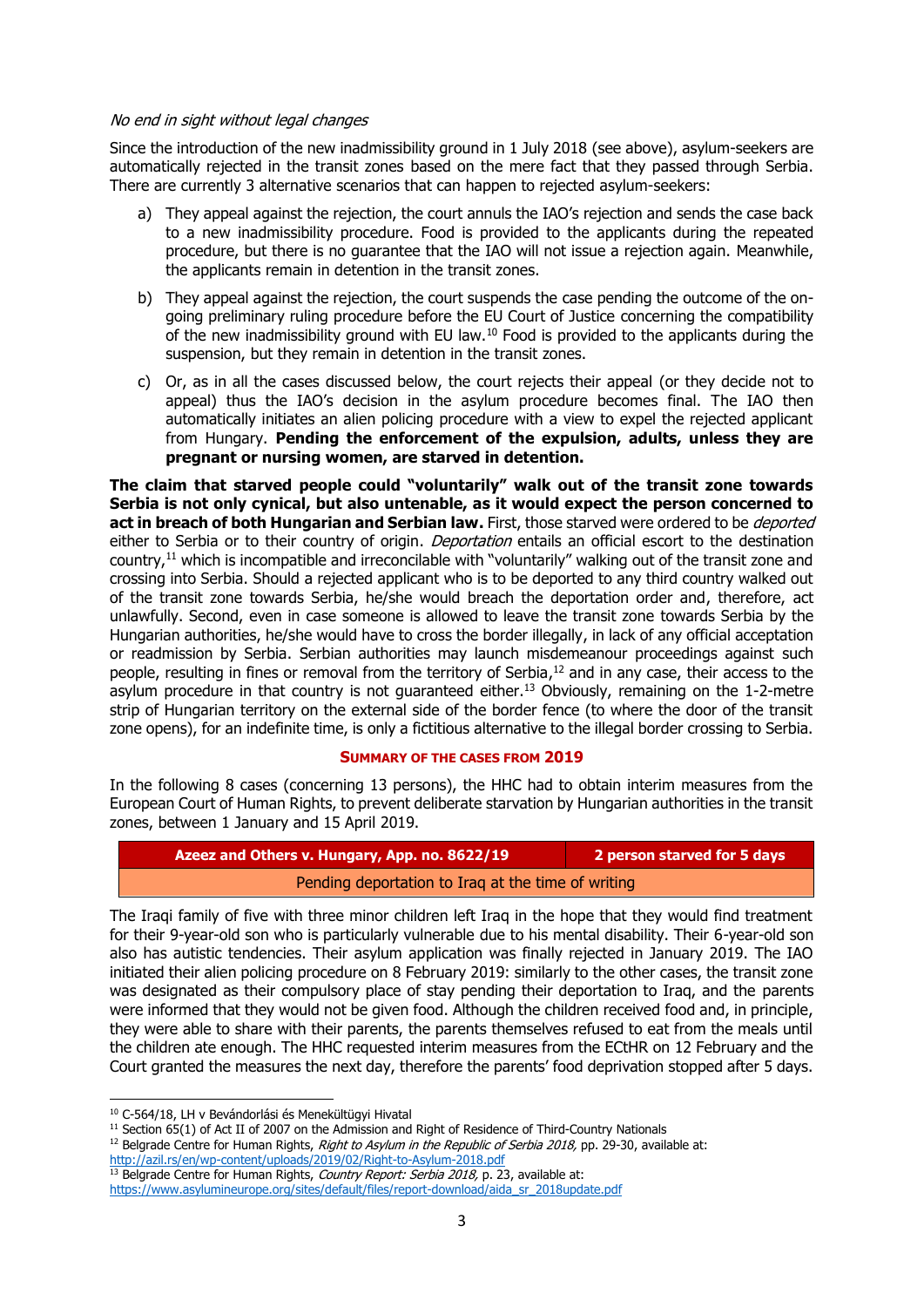### **Haji Hassan and Others v. Hungary, App. no. 9484/19 2 person starved for 4 days**

#### Pending deportation to Iraq at the time of writing

The Kurdish Iraqi family with 6 minor children fled Iraq as they feared that one of the children would die due to his serious heart problem which needed to be treated with an operation unavailable in Iraq. They applied for asylum in Hungary in June 2018 and have been detained ever since in the transit zone. Their asylum application was rejected by a final court judgement in February 2019. During the alien policing procedure that followed, the IAO ordered their expulsion to Iraq and, pending their deportation, designated the transit zone as their compulsory place of stay. On 15 February 2019, the parents alerted an HHC attorney that they were not receiving food and that the children are taken away during meals to a separate place within the facility. On 18 February, the HHC requested an interim measure from the ECtHR in order to stop the starvation of the parents, which the Court granted the very same day. The interim measure also ordered the Hungarian authorities to take all necessary measures, as soon as possible, to ensure that the environment where the family is placed complies with the requirements of Article 3 of the Convention (the prohibition of torture and inhuman or degrading treatment), taking into account the presence of 6 minors. The parents were starved for 4 days. The family again applied for asylum in March 2019, referring to the new country of origin information published by the European Asylum Support Office, arguing that the most needed health treatment for the 14-year-old child is not available in the Kurdistan Region of Iraq.

# **Lali and Others v. Hungary, App. no. 13899/19 2 person starved for 2,5 days** Pending deportation to Serbia at the time of writing

The applicants, a family of 5 (the mother, her adult son and 3 minor children) entered the transit zone in December 2018. They fled Afghanistan due to a family dispute over the land the mother's husband inherited. The family was threatened with death before the local council. They suffered further mistreatment because of their Hazara origin in Afghanistan and their Afghan origin in Iran. The father and the couple's daughter were separated from the rest of their family when crossing from Iran to Turkey, on their way to Europe. The father and daughter are currently staying in Austria, where they have received residence permits.

The family received an inadmissibility decision in February 2019, and the court rejected their appeal in March 2019. Following the delivery of the court's decision, the IAO initiated an alien policing procedure in order to carry out the family's return to Serbia. It also designated the transit zone as their compulsory place of stay on 12 March 2019. On that day, the IAO stopped providing food to the mother and the adult son. The following day, on 13 March, the HHC turned to the ECtHR, requesting an interim measure. The Court ordered the authorities to start providing food to the applicants on 15 March. The mother and her adult son was not given food for 2 and a half days.

| Omar and Others v. Hungary, App. no. 15654/19        | 2 person starved for 2 days |
|------------------------------------------------------|-----------------------------|
| Pending deportation to Serbia at the time of writing |                             |

The Iraqi family of 8, including 6 children, between the ages of 5 and 16, fled Iraq fearing ISIS. They have themselves witnessed killings and the abduction of young girls. Afraid for their own lives and their children they left Iraq. The IAO refused their claim as inadmissible in January, and the court also rejected their appeal.

On 19 March, the family was served with a decision designating the transit zone as their compulsory place of stay until their deportation to Iraq is arranged. From 21 March, the family of 8 received only 6 portions of food. The HHC requested an interim measure on 22 March from the ECtHR. The Court issued an interim measure the same day, ordering the Hungarian authorities to provide food to the parents, ending the 2-day starvation of the father and the mother.

| Arab and Others v. Hungary, App. no. 16008/19        | 1 person starved for 3 days |
|------------------------------------------------------|-----------------------------|
| Pending deportation to Serbia at the time of writing |                             |

The applicants are a family of 5: the father, the pregnant mother and 3 minor children. The parents initially fled Afghanistan almost three decades ago to Iran, where they lived for 26 years and their